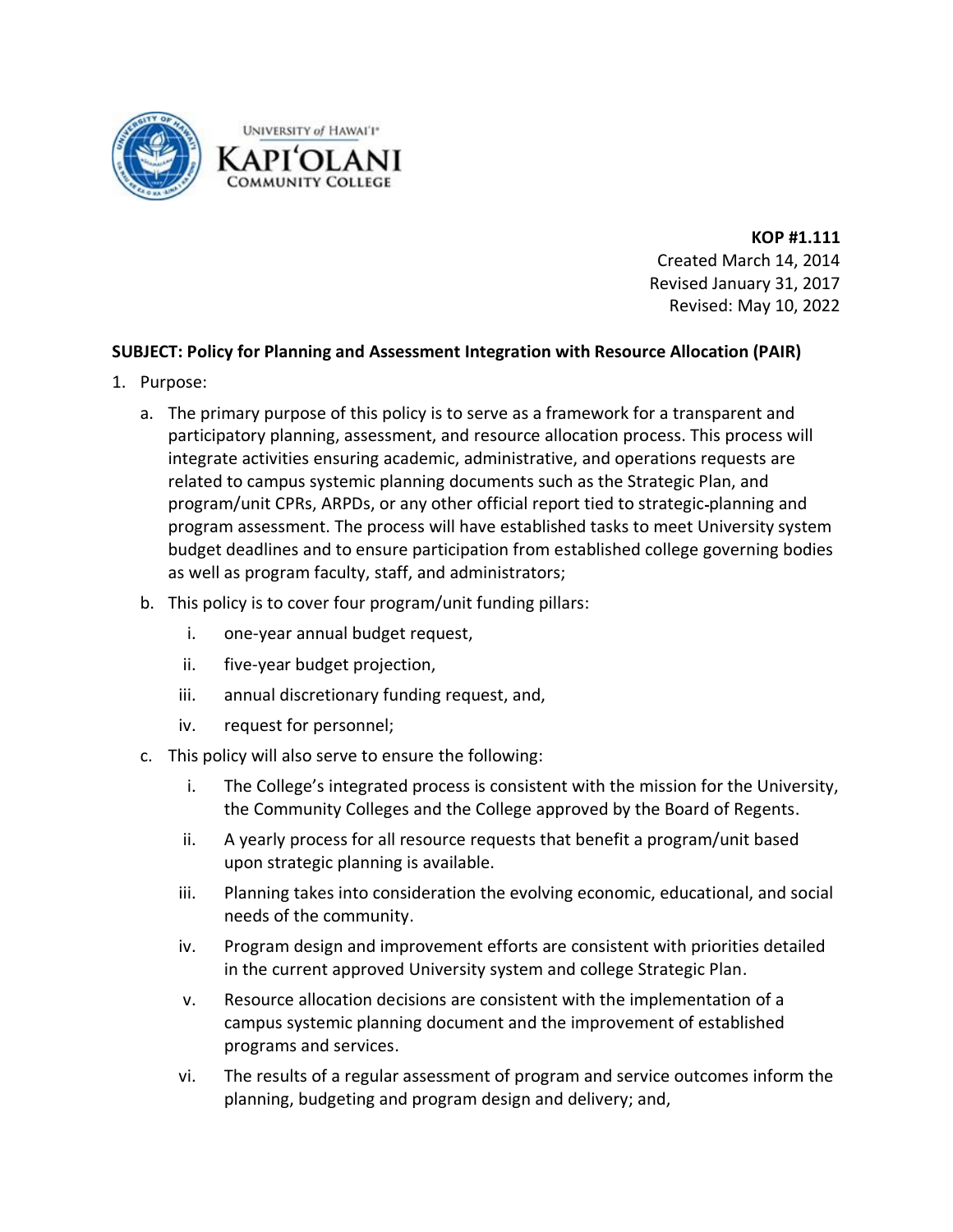- vii. A transparent planning, resource allocation, and assessment process that has established tasks and milestones to ensure systematic participation from among the established college governing bodies as well as from program faculty, staff, and administrators is implemented.
- 2. Policy Framework:

The planning, assessment, and allocation processes consist of the following:

- a. a campus systemic planning process that has an annual or regular assessment of program goals and/or outcomes. This assessment process includes:
	- i. annual program health indicators assessment of programs and services;
	- ii. a multi-year assessment of programs and services; and
	- iii. an annual report or review on the progress toward accomplishing program goals and/or outcomes.
- b. a resource allocation process for all programs, offices, and units that aligns with a campus systemic planning document and includes:
	- i. one-year annual budget request, an annual base budget determined by an analysis of the continued need for levels of service or instructional capacity;
	- ii. five-year budget projection, to consider expenditures to be incurred and all revenues that will be gained;
	- iii. annual discretionary funding request based on a yearly strategic topic, an opportunity for each program and service to seek additional discretionary funding beyond the annual budget request to achieve a program goal and/or strategy. The yearly strategic topic, which will be defined by administration in consultation with the CAC, will:
		- allow programs/units to prepare planning documents to align with a planned request; and
		- provide priority during a review process.
	- iv. request for personnel, to be determined by changing needs and priorities and to be reviewed and approved under its own procedure.
- 3. Responsibilities:
	- a. The Chancellor's Advisory Council (CAC), consistent with its approved charter and by-laws, shall make recommendations to the Chancellor on the results of the annual discretionary funding request process.
	- b. Each of the college governing groups established through KOP #1.112, consistent with their respective charters and by-laws, shall evaluate the annual discretionary funding requests through the PAIR process.
	- c. The Chancellor, in consultation with other campus administrators, shall develop and maintain a policy framework that integrates the planning, implementation, resource